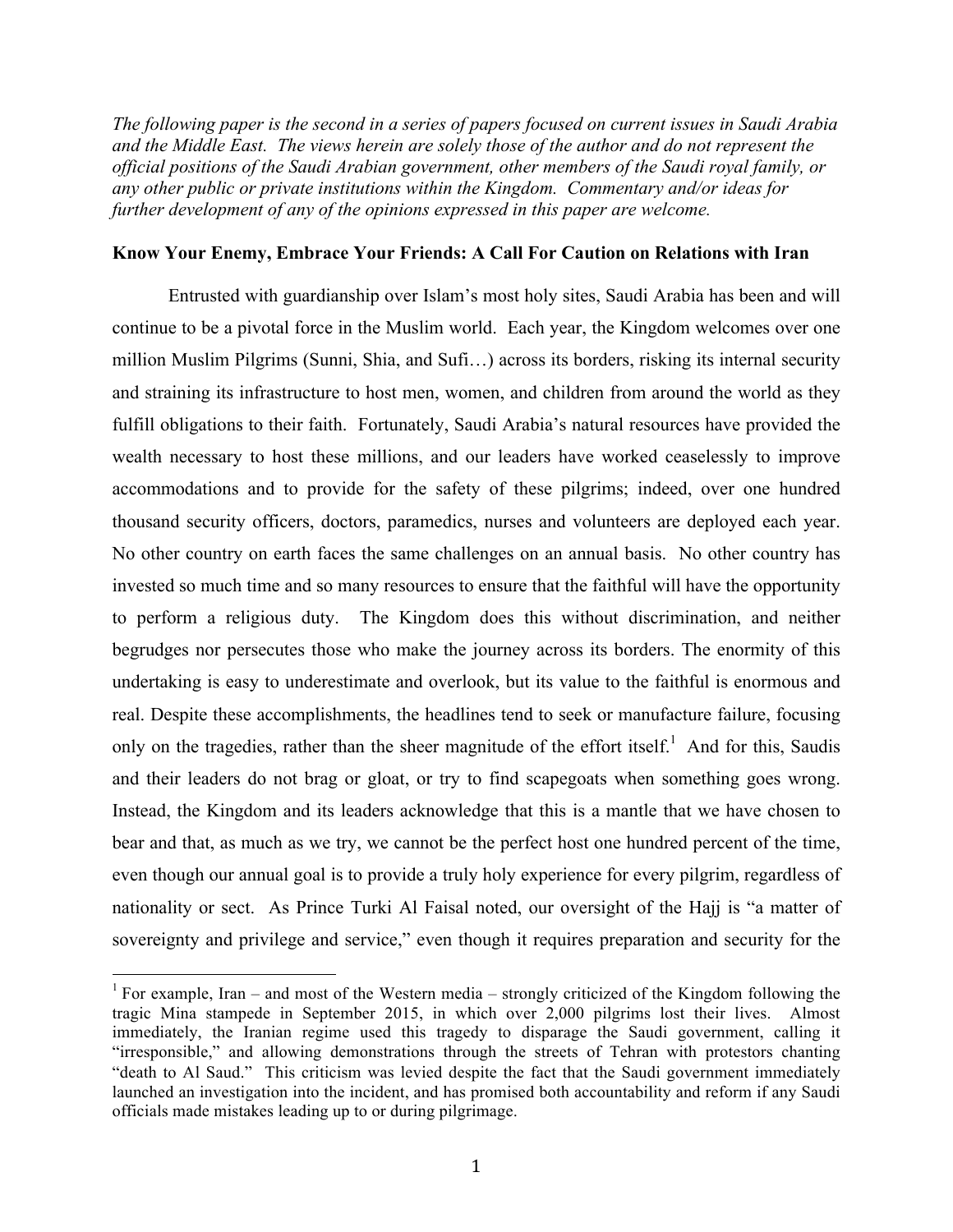movement of millions of people over a series of eight days (the equivalent of mobilizing for ten Super Bowls every day for week). This, I believe, epitomizes the Saudi character, for it reveals a sense of duty and loyalty to our Muslim brothers and sisters that is both real and deep, and which is truly the fabric of who we are as a people.

But why is this relevant – what bearing does it have on current events in the Middle East or within the Kingdom itself? Superficially, perhaps very little; however, viewed in light of current events that have been unfolding since the beginning of the year, appreciating Saudi Arabia's character and role in the Muslim world is, in fact, crucial to understanding the Kingdom's actions both internally and on the international stage, particularly with respect to Iran. Suddenly, it seems, Saudi Arabia is being portrayed as waging a proxy war against Iran, giving rise to claims of a "Cold War in the Desert" with Saudi Arabia and Iran battling for control of the dominant political and religious ideology in the region. Such characterizations dominate the Western media and even leading publications in political science and international affairs, with some even suggesting that armed conflict may erupt over our mutual animosity. While there is no doubt that tensions between Saudi Arabia and Iran are high, and that the rhetoric on both sides is strong, viewed from the ground – from the streets of Riyadh, Bahrain, Dubai, and even Cairo and Islamabad – the reality of the current state of affairs is quite different, with the emergence of Iran as a "prodigal son" being the number one cause for concern for most of us who follow the news. Iran, we are being told, has changed, and yet despite these assurances we are struggling to understand just exactly how this change has occurred.

Indeed, recent coverage of the Islamic Republic of Iran suggests that a turning point has been reached, and that a country that was once a pariah is positioned to re-enter the international community as an equal among its peers. Sanctions have been lifted, Iran has a deal that will – many believe - allow it to develop nuclear weapons in less than two decades, (*see*, the Joint Comprehensive Plan of Action (JCPOA). The agreement restricts Iran's efforts to enrich weapons grade uranium for the next fifteen years), and gives Iran a legitimacy that it has not possessed in years. These developments have been welcomed by some as a new chapter in the story of Iran's strained relationship with the rest of the world, but for those of us in the front lines, for those of us living and working in the Middle East at the doorstep of Iran's expansionist ambitions, Iran remains the greatest threat to regional peace and security that we have known since the end of the Cold War (but again, this is *not* a Cold War). For those of us paying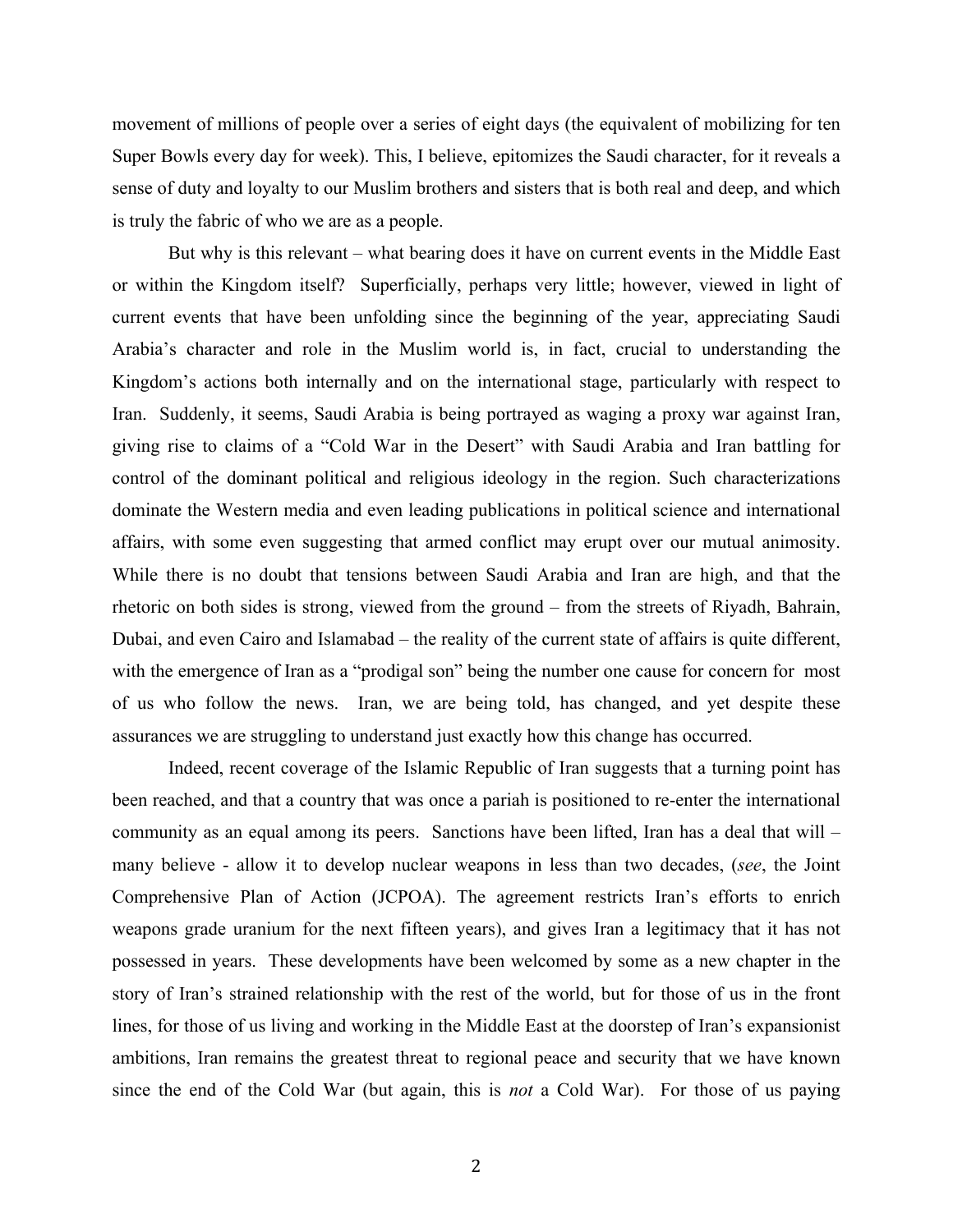attention to the facts, Iran's actions speak louder than its promises. The JCPOA has been in force for less than six months, and already Iran has fired missiles [over French and U.S. ships in the Arabian Gulf]; already, Iran has flown drones over military vessels sailing in international waters to obtain and publish photographs; already, Iran has seized American military personnel who mistakenly entered its territory and used them as propaganda. Far from indicating a "new beginning," Iran's behavior seems to us to suggest nothing more than a new, and quite dangerous, sense of bravado.

In fact, as Iran continues along its path of subversion and deceit, we in the Arab world look in both dismay and concern. How can the West be so easily duped, we wonder, and why are all of our efforts to contribute to the dialogue and abide by the rules of the international community ignored? These are the questions being asked and debated on the streets and the cafes throughout the Middle East. These are the sentiments shared by millions of Arabs, both in Saudi Arabia and around the world, all of whom wonder why the United States and the Western media have, for the most part, turned a blind eye to Iran's human rights abuses, support of terrorism throughout the world, and intent to destabilize the Middle East with its radical ideology. While we understand that sanctions could not last indefinitely, and that the Iranian people needed relief from their devastating effect, it is difficult for us not to wonder whether the pendulum has not swung too far, too fast, in the other direction as we watch President Rouhani make his tour across Europe like a long lost friend who has suddenly returned to play by the rules. Why, we wonder, is the West rewarding Iran for bad behavior, while at the same time condemning Saudi Arabia and its allies for their efforts to confront radical Islamic groups and, more importantly, to promote regional stability in times of increasing economic and political uncertainty? Iran, it seems, can commit atrocities and defy international law, but will be praised and rewarded when it complies with agreements meant to contain its bellicose ambitions.

Meanwhile, Saudi Arabia and other Gulf Cooperation Council (GCC) countries are criticized for their "Stone-Age" political and legal systems, and censured for their efforts to quell internal threats. Iran executes dozens, and gets a pass because it agrees not to develop nuclear weapons; Saudi Arabia, on the other hand, executes forty-four Sunni terrorists and three Shia radicals following a full series of legitimate, fair and open trials and the Kingdom is condemned for its imprudence and desire to incite sectarian division across the Middle East. At no point did the Kingdom or its judiciary segregate or discriminate based on whether the alleged terrorist was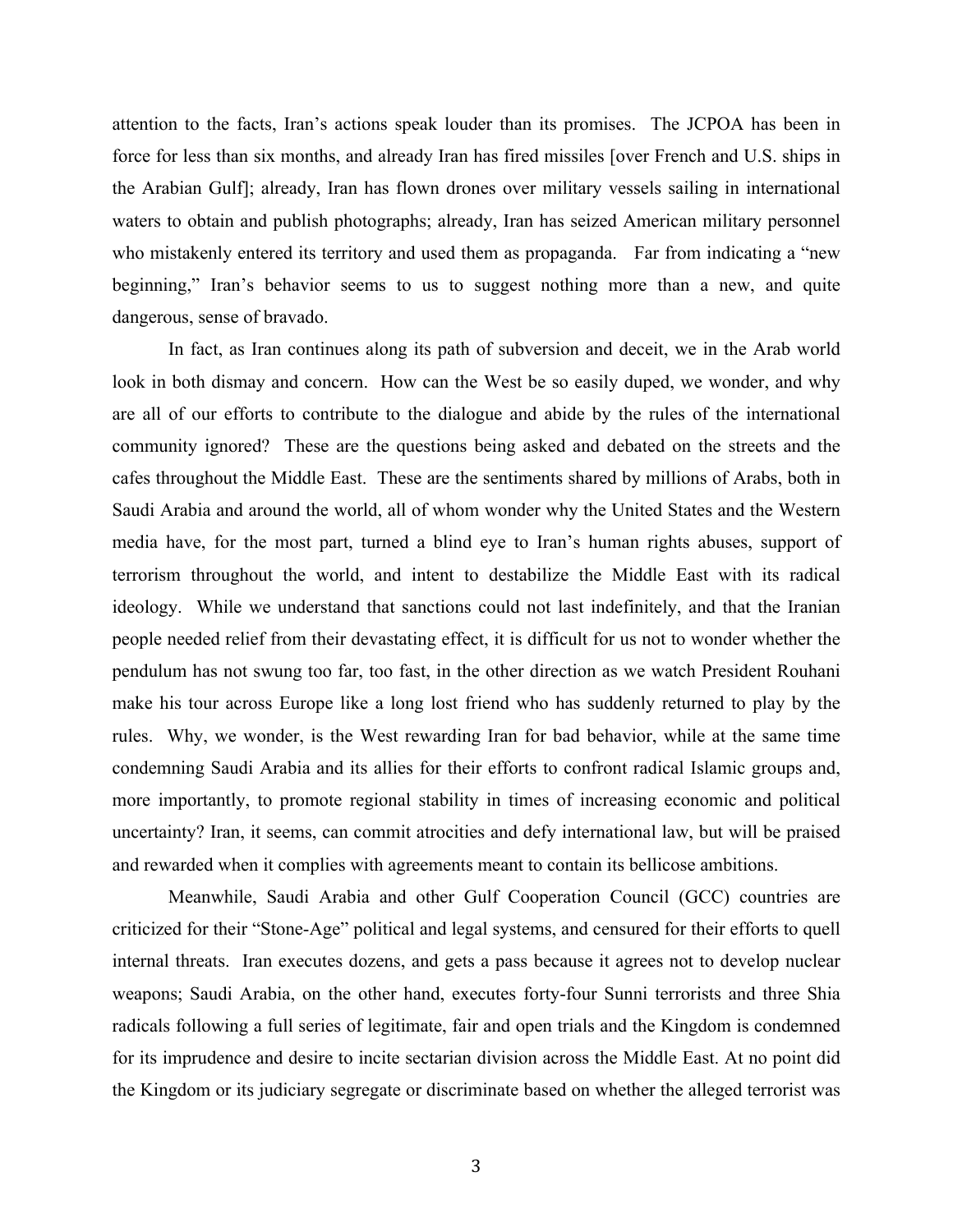a Sunni or a Shi'ite, but instead it was the Iranians themselves who singled out this distinction in order to meddle in Saudi Arabia's internal affairs and promote division and violence. Quite simply, the forty-seven individuals who were executed were Saudis, *not* Iranians, thus making Iran's condemnation of the punishment completely unjustified. When the Iranian regime executes its citizens, the Saudi government does not interfere or incite protest, regardless of the religious beliefs of affiliation of those executed. Further, Iran exports radicalism, funds and arms terrorist organizations – U.S. Secretary of State John Kerry recently affirmed during a visit to the Kingdom that Iran is a chief supplier of weapons to Hezbollah - and maintains "Death to America" as a national anthem. The Iranian regime allows for attacks on foreign embassies, supports plots to assassinate foreign diplomats, and supports Bashar al-Assad, a [leader who has committed atrocities against his own people]. Guided by a constitution that calls upon its leadership to continue the Islamic revolution throughout the world, the Iranian regime uses its Revolutionary Guard to oppress its own people and to foment conflict around the region. And yet, despite these flagrant affronts to international law and diplomacy, Iran is on the verge of success of its quest for legitimacy.

In response to these developments, Saudi Arabia has above all else exercised diplomatic and political restraint. America is, after all, an old and important ally, and Saudis don't abandon relationships easily or at first offense. Make friends with a Saudi, and you're generally a friend for life. Still, however, the United States' recent apparent rapprochement with Iran cannot help but be a cause for concern, making re-affirmance of Saudi-U.S. relations more important than ever. For most Saudis, Iran's actions are well known and speak for themselves; however, the full range of Iran's transgressions must be known in order to appreciate the reasons to mistrust Iran's intentions. Failure to recognize and denounce Iran's transgressions will only further exacerbate the lack of trust felt by many Arab states towards Western powers, and particularly the U.S., following the Arab Spring and, more recently, the exclusion of all key regional players (Saudi Arabia, Pakistan, Egypt, Turkey, etc.) in the negotiations on Iran's nuclear program. Having been shunned from talks that directly impact their security, many in the Arab world cannot help but feel skeptical about the West's commitment to the Gulf region and its allies. Indeed, despite the fact that the U.S. has supported the Saudi Arabian government's efforts against the Iranian backed Houthis in Yemen, many Arabs feel that the West does not appreciate the threat that these rebels present to Saudi security and ignores the legitimacy of our fight for the Yemeni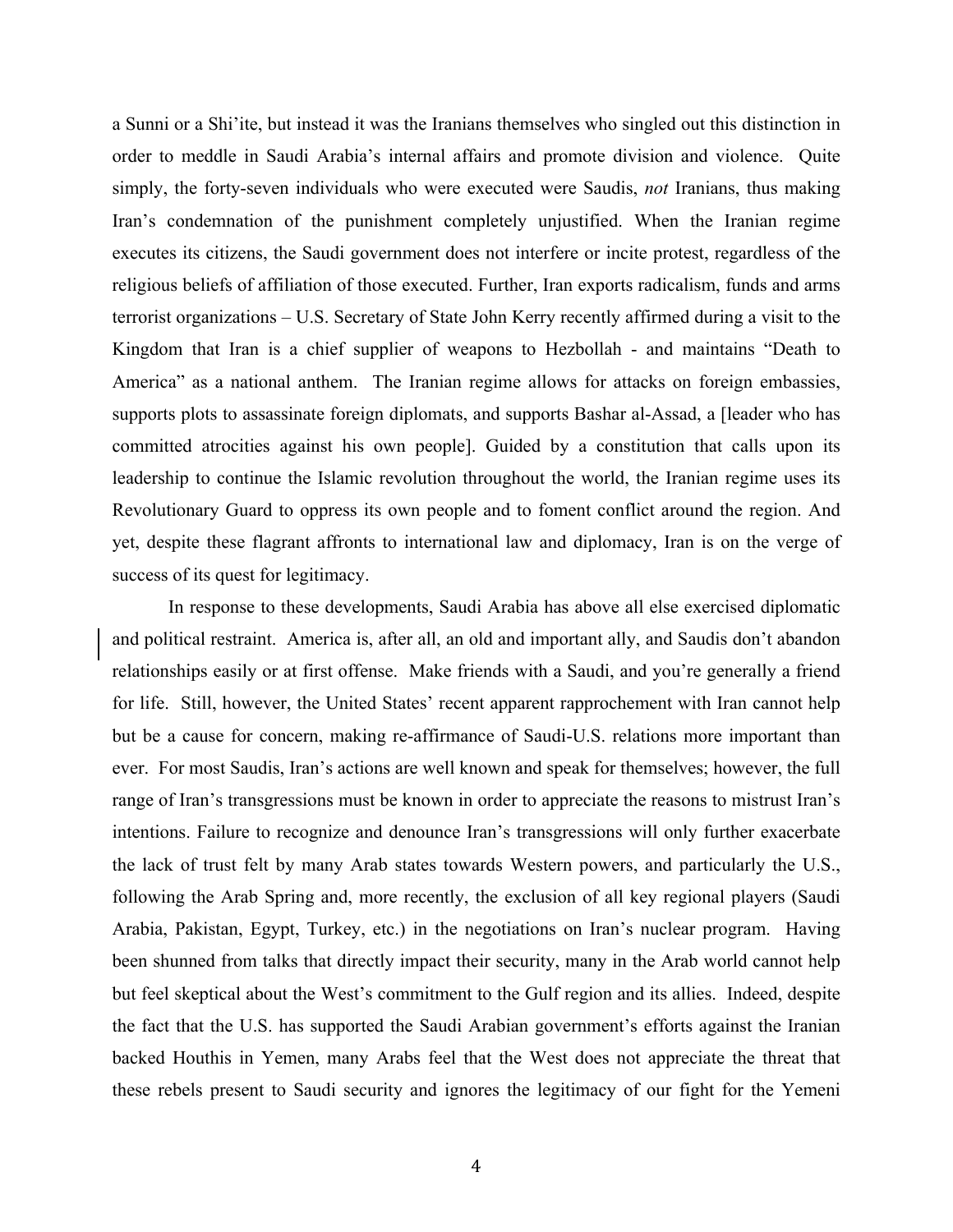people. Further, while Saudi Arabia is by no means immune from criticism, the Kingdom remains open to engagement with – not defiance of – the Western world, and for that reason alone, Iran's true character must be acknowledged by examining both its past and present actions.

## **Embassy on Fire: Iran's War on Diplomats**

Any analysis of Iran's relationship with the Western world and its neighbors in the Middle East must be framed around three key features of the Iranian regime: its commitment to developing a nuclear weapons program; its support for terrorist groups and illegitimate leaders, and its desire to divide the region along sectarian lines in the effort to export its form of radical revolution to other states. Working both independently and in conjunction with one another, these policies continue to define Iran's actions, as can be seen in most recently in the regime's complete disregard for diplomatic norms and international law when it allowed the Saudi Arabian embassy in Tehran and a Saudi consulate to be attacked following the execution of the Shia Saudi cleric Nimr al-Nimr, who had been accused and convicted of terrorism, inciting violence, and causing the death of Saudi policemen (Nimr was captured during a shootout between Saudi forces and Nimr's personal militia). Notwithstanding the fact that Iran's anger over Nimr's execution was completely unjustified and itself emblematic of the regime's strategy of promoting sectarian violence (which will be discussed further below), the Iranian government's failure to protect and defend the Saudi embassy from protesters illustrates the country's disdain for the Vienna Convention and other customary standards of security and protection afforded to diplomats. Although Supreme Leader Khamenei and other Iranian officials condemned the attacks, their response came only after the international community, including the U.N. Security Council, rebuked Iran for allowing such transgressions to occur. Meanwhile, the Saudi response to these direct threats and attacks upon its citizens and sovereignty has been marked by restraint and respect for international law: there were no attacks on the Iranian embassy in Riyadh, or its consulate in Jeddah, nor were there mass protests in the streets against Iranians or Shi'ites; instead, the Kingdom condemned the attacks and cut ties with Iran. No buildings burned in Saudi Arabia.

Further, it is important to recognize that the attack on the Saudi embassy was by no means an isolated event, but instead represented only the latest transgression in a decades long campaign of aggression against international interests and diplomats both within Iran and around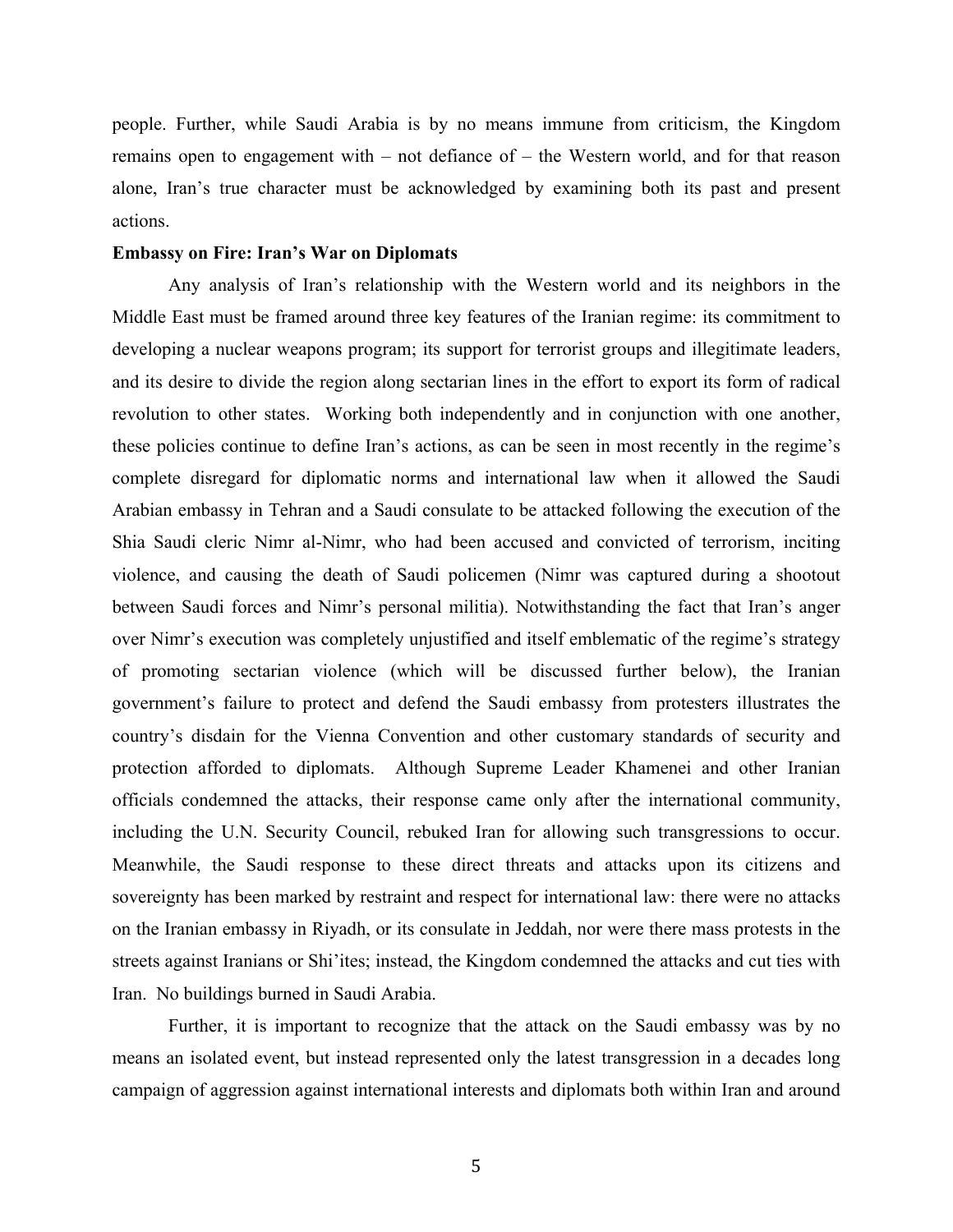the world. Indeed, the seizure of the U.S. embassy in Tehran and the subsequent hostage crisis in 1979 marked only the beginning of Iran's promotion of violence against foreign diplomats and officers with the Iranian regime either directly ordering or failing to act against threats to those it deemed a threat to its own legitimacy. The 2011 storming of the British embassy in Tehran, over which the Iranian government expressed "regret," exemplifies the regime's flagrant disregard for its responsibility to protect foreign diplomats and, with other hostile actions – for instance, its orchestration of a plot to assassinate the Saudi Arabian ambassador to the U.S. in 2011 – serves as an unfortunate precursor to the attacks on the Saudi embassy in January. Further, through its support of terrorist organizations, such as Hezbollah in Lebanon, Iran has aided in attacks on U.S. embassies (Beirut and Kuwait in 1983), as well as other Westerners throughout the world (Argentina, Bahrain, Pakistan, to name only a few). The purpose of this paper is not, however, to catalogue Iran's many transgressions against diplomatic protocol and international law, but rather to illustrate how the regime's consistent and systematic violations cannot and should not be overlooked. This is particularly true in light of the recent attacks on Saudi interests in Iran, where many have sought to chastise the Saudi government for being "reckless" and "inviting" Iranian retribution. Instead, as Iran's track record makes abundantly clear, the execution of Nimr al-Nimr served only as a pretext for the Iranian government to unleash its supports against Saudi interests and to continue its campaign against international law.

## **Sunni vs. Shia: Myth vs. Reality**

Taking one step further back to examine the event that allegedly led to the attacks on the Saudi Arabian embassy, the Iranian regime's duplicity is further evidenced through its support of claims that al-Nimr was targeted by Saudi security forces and executed not because of the crimes he had committed, but purely because he was Shia. The Iranian government promoted this characterization of both al-Nimr himself and the events leading up to his trial and sentencing in order to provoke outrage against the Kingdom, and for the most part the Western media and even several governments have used this argument to contend that the Saudi government is actively persecuting its Shia citizens, and particularly those who are outspoken, which they condemn. While some of this censure of Saudi Arabia is rooted in critics' opposition to capital punishment and the royal family (which are issues outside the scope of this paper), the claim that al-Nimr was executed based on his Shia faith spawned a flurry of articles and analyses on the plight of Shi'ites in Saudi Arabia, many of which seemed determined above all else to find segregation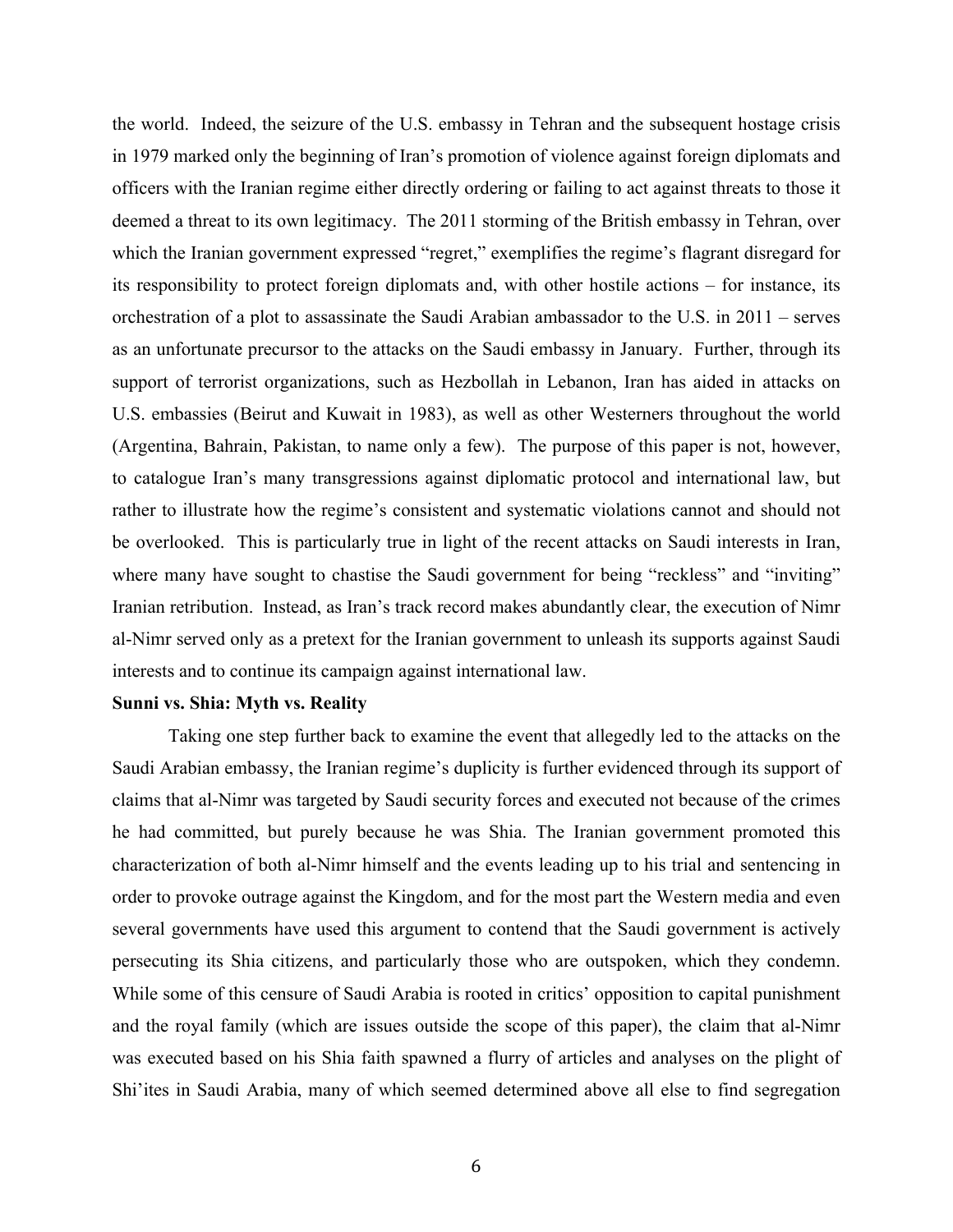and discrimination even before the inquiry began. While incidents of prejudice against Shi'ites in Saudi Arabia do occur – just as instances of prejudice against African-Americans and Hispanics, Jews and Muslims, and most other minorities occur in the United States – those of us living in the Kingdom know that there is neither state sponsored discrimination against Shi'ites nor widespread animosity towards Shi'ites among the majority Sunni population. Throughout the Kingdom, Shia businessmen work unhindered, leading companies and obtaining government contracts, while other Shias serve as politicians or work for the government.<sup>2</sup> We are, above all else, all Muslims, and the Kingdom's duty to welcome *all* Muslims serves as the cornerstone of its very legitimacy. Any attempt to oppress or discriminate against a fellow Muslim would run counter not only to our faith, but also to the validity of the state itself. Indeed, contrary to prevailing opinion, Saudi Arabia's "proxy war" with Iran stems not from the desire to establish Sunni domination and to eradicate all Shi'ites. Instead, the Kingdom's grievances with Iran are based on the Iranian regime's destabilizing actions throughout the Middle East – some of which were recounted above – and its failure to abide by international law.

Further, critics of Saudi Arabia's alleged discrimination against Shi'ites within the Kingdom consistently overlook or ignore the plight of Sunnis in Iran, who arguably are treated far worse than *any* Saudi citizen would be treated while living in the Kingdom. In fact, Sunnis constitute approximately ten percent of Iranians, with an estimated one million living in Tehran alone, where not a single Sunni mosque exists (most others tend to live in poorer regions of the country), and they are almost completely excluded from all government jobs and, moreover, lack basic civil rights within the country. Although Iranian President Rouhani has publically stated that Sunnis in Iran should be afforded equal rights, the fact remains that the regime continues to maintain a policy that allows for the systematic repression of Sunnis. Not surprisingly, Iran's status as the world's leading country for executions (on a per capita basis) has translated into the death of countless Sunnis, many of whom are sentenced for "insurrection" after converting from Shia. Although recent events have led some commentators to acknowledge "Iran's beleaguered Sunnis," the vast majority have focused solely on Shi'ites in Saudi Arabia, ignoring the fact that Iran is actively persecuting its own citizens while we in the Kingdom look on and ask, "why the double standard?"

 

<sup>2</sup> In fact, Nimr's wife at one time worked for the Saudi Ministry of Interior and had all of her medical expenses – including a trip to the United States for treatment – paid for by the government, while Nimr's children were attending U.S. schools on a full government scholarship.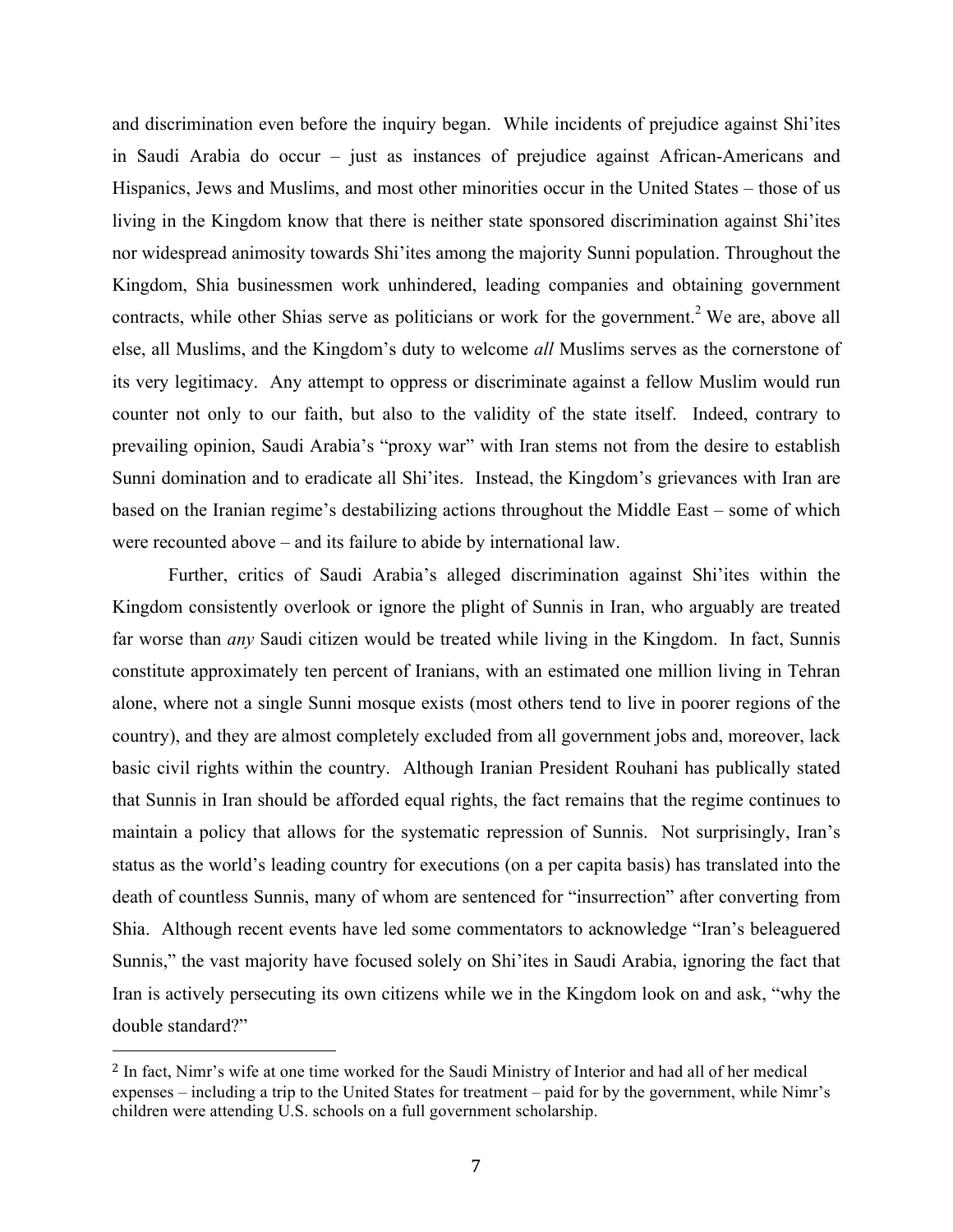## **Welcome Peaceful Overtures, But Beware of the Trojan Horse**

After years of sanctions and political isolation, the Iranian regime continues to act with impunity, and yet the world seems content on appeasement. While some sanctions persist, and the U.S. has yet to take the step to declare Iran a "friend," there is no doubt that a concerted effort to warm relations with Iran has characterized American foreign policy for the past several years. This approach, which appears to be a reaction to failed or stagnant policies of the past, purports an objective to "move forward" by allowing Iran once again to participate in international economic and political forums. Unfortunately, as a result of this new embrace of Iran, those who challenge Iran's intentions or who allegedly act against Iranian – and, by proxy, Shi'ite - interests are criticized for inciting sectarian violence, even where Islam is not a motivating factor.

Today as ever, Saudi Arabia remains committed to welcoming *all* Muslims to the Holy Land, and we open our country to our brothers and sisters in the faith no matter where they come from, and we likewise remain committed to defeating prejudice against Shi'ites both within and outside of the Kingdom; in fact, even despite the fact that the Saudi embassy in Iran was attacked, *no* Shi'ite Iranian will be barred from the Hajj (King Abdullah even invited then Iranian president Mahmoud Ahmadinejad to Mecca in 2007) – we simply will not allow politics to interfere with the obligations of our faith. Likewise, on the political front, the Saudi government seeks to build coalitions and to strengthen regional security through organizations such as the Arab League, the GCC, and the Organization of Islamic Cooperation. Such bridge building illustrates the Kingdom's belief in promoting unity throughout the region, rather than division, as well as its vision to increase prosperity and secure peace for *all* Muslims. Iran's track record indicates that the regime in Tehran does not share such a commitment, and that Iran remains set on destabilizing the region by funding radical Islamic groups and attacking the Saudi government.

Iran defies, while Saudi complies. Iran condemns while Saudi supports. Iran makes mischief, while Saudi makes friends. Though not apologizing for my country – we need to make a better case for our positions and values – I believe that the time has come for Iran to be called to the table and to be held to a higher standard. Compliance with the nuclear agreement simply isn't enough when a country is exporting terrorism across the globe. The international